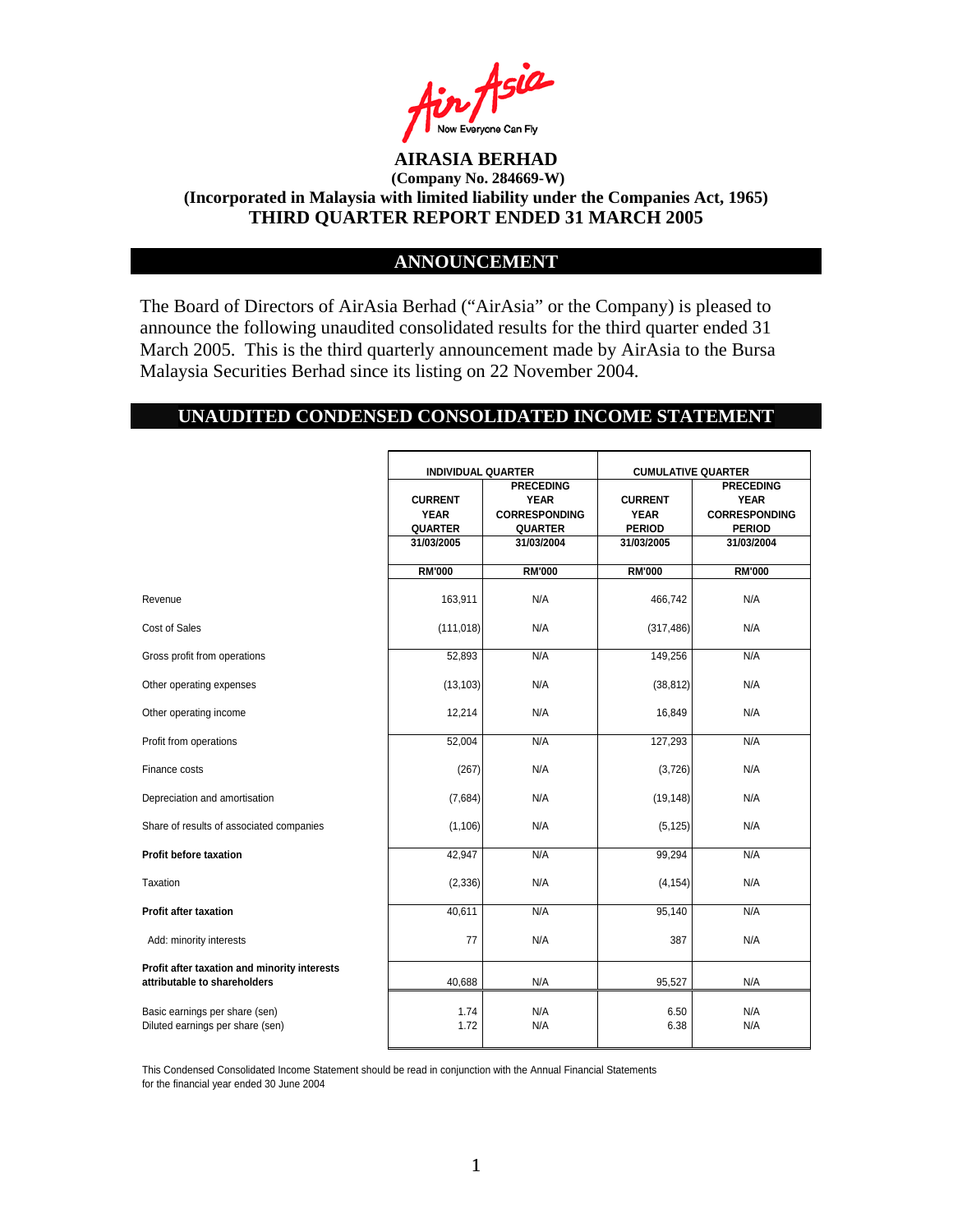Asia **I** Now Everyone Can Fly<br>**AIRASIA BERHAD** 

## **CONDENSED CONSOLIDATED BALANCE SHEET AS AT 31 MARCH 2005**

|                                                                 | <b>UNAUDITED</b>    | <b>AUDITED</b>         |
|-----------------------------------------------------------------|---------------------|------------------------|
|                                                                 | <b>AS AT END OF</b> | <b>AS AT PRECEDING</b> |
|                                                                 | <b>CURRENT</b>      | <b>FINANCIAL</b>       |
|                                                                 | <b>QUARTER</b>      | <b>YEAR END</b>        |
|                                                                 | 31/03/2005          | 30/06/2004             |
|                                                                 | <b>RM'000</b>       | <b>RM'000</b>          |
| <b>NON CURRENT ASSETS</b>                                       |                     |                        |
| Property, plant & equipment                                     | 203,326             | 158,456                |
| Investment in an associated company                             | 6,390               | 86                     |
| Other investments                                               | 94                  | 108                    |
| Goodwill                                                        | 7,334               |                        |
| Deferred expenditure                                            | 14,782              | 4,369                  |
|                                                                 | 231,926             | 163,019                |
| <b>CURRENT ASSETS</b>                                           |                     |                        |
| Deferred share issue expenses                                   |                     | 2,741                  |
| Inventories (at cost)                                           | 4,640               | 3,947                  |
| Trade and other receivables                                     | 347,218             | 113,947                |
| Amount owing by an associated company                           | 60,196              | 202                    |
| Deposits, bank and cash balances                                | 436,166             | 66,147                 |
| <b>CURRENT LIABILITIES</b>                                      | 848,220             | 186,984                |
|                                                                 |                     |                        |
| Trade and other payables                                        | 135,938<br>384      | 102,146<br>202         |
| Amount owing to an associated company<br>Hire purchase payables | 110                 | 128                    |
| Borrowings (secured)                                            |                     | 47,728                 |
| <b>Current tax liabilities</b>                                  | 1,421               | 439                    |
|                                                                 | 137,853             | 150,643                |
| <b>NET CURRENT ASSETS</b>                                       | 710,367             | 36,341                 |
|                                                                 |                     |                        |
| <b>NON CURRENT LIABILITIES</b>                                  |                     |                        |
| Deferred tax liabilities                                        | 4,113               | 1,113                  |
| Hire purchase payables                                          | 98                  | 239                    |
| Borrowings (secured)                                            |                     | 47,728                 |
|                                                                 | 4,211               | 49,080                 |
|                                                                 |                     |                        |
|                                                                 | 938,082             | 150,280                |
| <b>CAPITAL AND RESERVES</b>                                     |                     |                        |
| Share capital                                                   | 233,503             | 175,127                |
| Share premium                                                   | 699,770             | 65,959                 |
| Retained Earnings / Accumulated losses                          | 4,721               | (90, 806)              |
| Shareholders' funds                                             | 937,994             | 150,280                |
| Minority interest                                               | 88                  |                        |
|                                                                 | 938,082             | 150,280                |
|                                                                 |                     |                        |
| *NET TANGIBLE ASSETS PER SHARE (RM)                             | 0.40                | 0.86                   |

\*Net tangible assets per share calculation for the quarter under review included the effect of share split of one existing ordinary share of RM1.00 each in the Company into 10 new ordinary shares of RM0.10 each on 6 Oct 2004

This Condensed Consolidated Balance Sheet should be read in conjunction with the Annual Financial Statements for the financial year ended 30 June 2004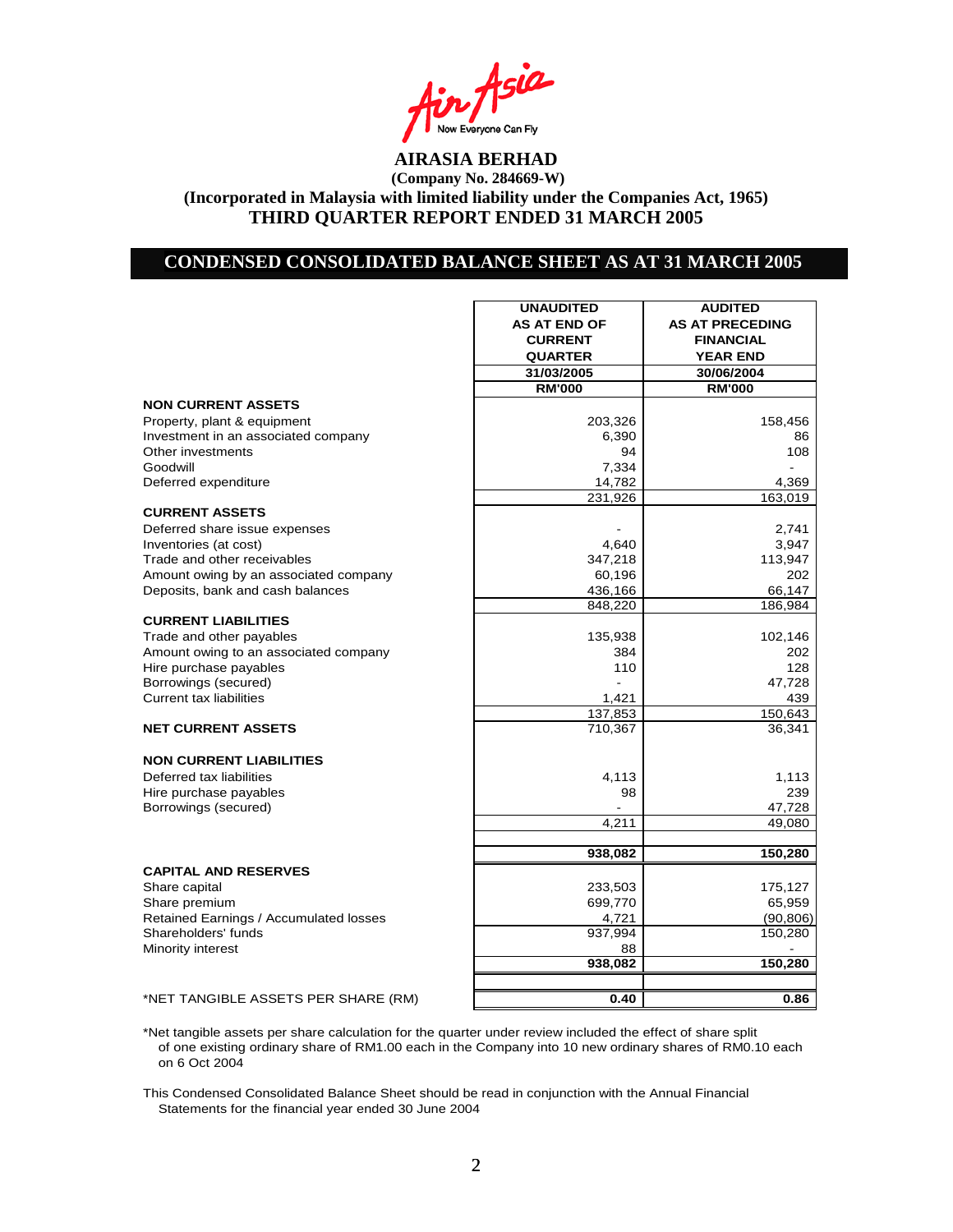Asia Now Everyone Can Fly<br>**AIRASIA BERHAD** 

# **UNAUDITED CONDENSED CONSOLIDATED CASH FLOW STATEMENTS**

 $\mathbf{r}$ 

|                                                                   | 9 MONTHS<br><b>PERIOD TO</b><br>31/03/2005 | <b>PRECEDING</b><br><b>FINANCIAL PERIOD</b><br>31/03/2004 |
|-------------------------------------------------------------------|--------------------------------------------|-----------------------------------------------------------|
| <b>CASH FLOWS FROM OPERATING ACTIVITIES</b>                       | <b>RM'000</b>                              | <b>RM'000</b>                                             |
|                                                                   |                                            |                                                           |
| Profit from operations before taxation                            | 99,294                                     | N/A                                                       |
| Adjustments:                                                      |                                            |                                                           |
| Interest expense<br>Depreciation of property, plant and equipment | 3,726<br>19,148                            | N/A<br>N/A                                                |
| Interest income                                                   | (6,802)                                    | N/A                                                       |
|                                                                   |                                            |                                                           |
| Changes in operating assets and liabilities                       | 115,366                                    |                                                           |
| Increase in inventories                                           | (693)                                      | N/A                                                       |
| Increase in trade and other receivables                           | (231, 693)                                 | N/A                                                       |
| Increase in trade and other payables                              | 32,993                                     | N/A                                                       |
|                                                                   | (84, 027)                                  | N/A                                                       |
| Cash generated from operations                                    |                                            |                                                           |
| Interest paid                                                     | (3,726)                                    | N/A                                                       |
| Interest received                                                 | 6,802                                      | N/A                                                       |
| Tax paid                                                          | (172)                                      | N/A                                                       |
| Net cash from operating activities                                | (81, 123)                                  | N/A                                                       |
| <b>CASH FLOWS FROM INVESTING ACTIVITIES</b>                       |                                            |                                                           |
| Purchase of property, plant and equipment                         | (74, 431)                                  | N/A                                                       |
| Acquisition of subsidiary company                                 | (19,988)                                   | N/A                                                       |
| Repayment of loans                                                | (95, 456)                                  |                                                           |
| Cash & cash equivalent of subsidiary acquired                     | 1.044                                      | N/A                                                       |
| Net cash used in investing activities                             | (188, 831)                                 | N/A                                                       |
| <b>CASH FLOWS FROM FINANCING FACILITIES</b>                       |                                            |                                                           |
| Hire purchase instalments paid                                    | (159)                                      | N/A                                                       |
| <b>Issuance of shares</b>                                         | 695,378                                    |                                                           |
| Amount due from associated companies                              | (55, 246)                                  | N/A                                                       |
| Net cash from financing activities                                | 639,973                                    | N/A                                                       |
|                                                                   |                                            |                                                           |
| <b>NET INCREASE FOR THE FINANCIAL PERIOD</b>                      | 370,019                                    | N/A                                                       |
| <b>CASH AND CASH EQUIVALENTS AT BEGINNING</b>                     |                                            |                                                           |
| OF THE FINANCIAL PERIOD                                           | 58,589                                     | N/A                                                       |
| <b>CASH AND CASH EQUIVALENTS AT END OF</b>                        |                                            |                                                           |
| <b>FINANCIAL PERIOD</b>                                           | 428.608                                    | N/A                                                       |

This Condensed Consolidated Cash Flow Statement should be read in conjunction with the Annual Financial Statements for the financial year ended 30 June 2004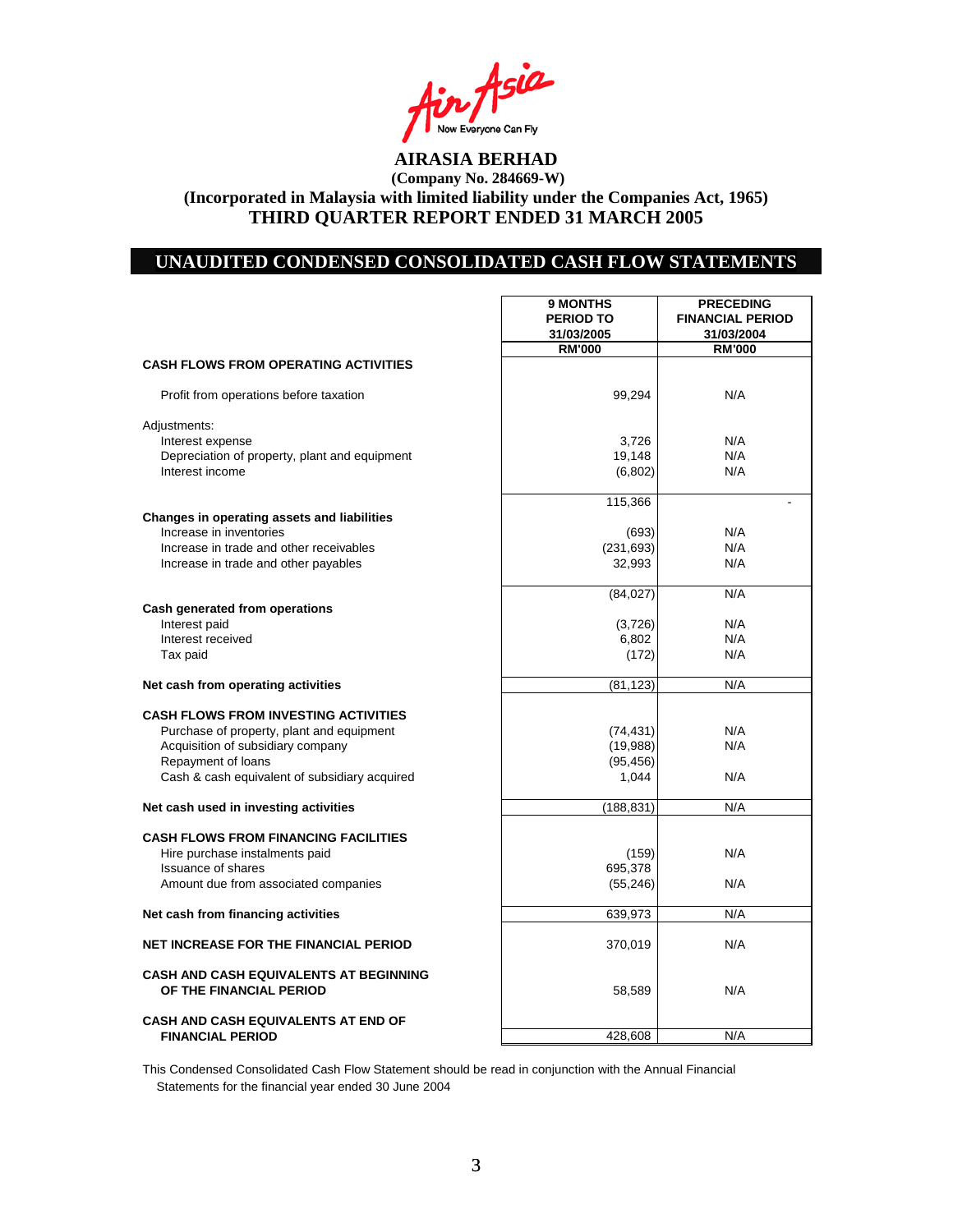

## **UNAUDITED CONDENSED CONSOLIDATED STATEMENT OF CHANGES IN EQUITY**

|                                                                            | Issued and fully paid<br>ordinary shares<br>of RM0.10 each |                                   | Non-distributable        |                                   |                                                 | <b>Distributable</b>                   |                               |
|----------------------------------------------------------------------------|------------------------------------------------------------|-----------------------------------|--------------------------|-----------------------------------|-------------------------------------------------|----------------------------------------|-------------------------------|
|                                                                            | <b>Number</b><br>of shares<br>'000                         | Nominal<br>value<br><b>RM'000</b> | RCPS*<br><b>RM'000</b>   | Share<br>premium<br><b>RM'000</b> | Share<br>application<br>monies<br><b>RM'000</b> | Accumulated<br>losses<br><b>RM'000</b> | <b>TOTAL</b><br><b>RM'000</b> |
| 12 months ended 30/06/04                                                   |                                                            |                                   |                          |                                   |                                                 |                                        |                               |
| At 1 July 2003<br>*Conversion of RCPS<br>Issuance of shares<br>Net Profit  | 52,070<br>109,216<br>13,841                                | 52,070<br>109,216<br>13,841       | 109,216<br>(109, 216)    | 65,959                            | 27,617<br>(27, 617)                             | (139, 873)<br>49,067                   | 49,030<br>52,183<br>49,067    |
| At 30 June 2004                                                            | 175,127                                                    | 175,127                           | $\overline{\phantom{a}}$ | 65,959                            | $\overline{\phantom{a}}$                        | (90, 806)                              | 150,280                       |
| 9 months ended 31/03/05                                                    |                                                            |                                   |                          |                                   |                                                 |                                        |                               |
| At 1 July 2004<br>**Share split<br>Issuance of shares<br><b>Net Profit</b> | 175,127<br>1,576,143<br>583,760                            | 175,127<br>58,376                 | $\overline{\phantom{a}}$ | 65,959<br>633,811                 |                                                 | (90, 806)<br>95,527                    | 150,280<br>692,187<br>95,527  |
| At 31 March 2005                                                           | 2,335,030                                                  | 233,503                           | $\overline{\phantom{a}}$ | 699,770                           | ٠                                               | 4,721                                  | 937,994                       |

\* Redeemable Cumulative Preference Shares of RM1.00 each

\*\* Share split of one existing ordinary share of RM1.00 each in the Company into 10 new ordinary shares of RM0.10 each on 6 Oct 2004

This Condensed Consolidated Statement of Changes in Equity should be read in conjunction with the Annual Financial Statements for the financial year ended 30 June 2004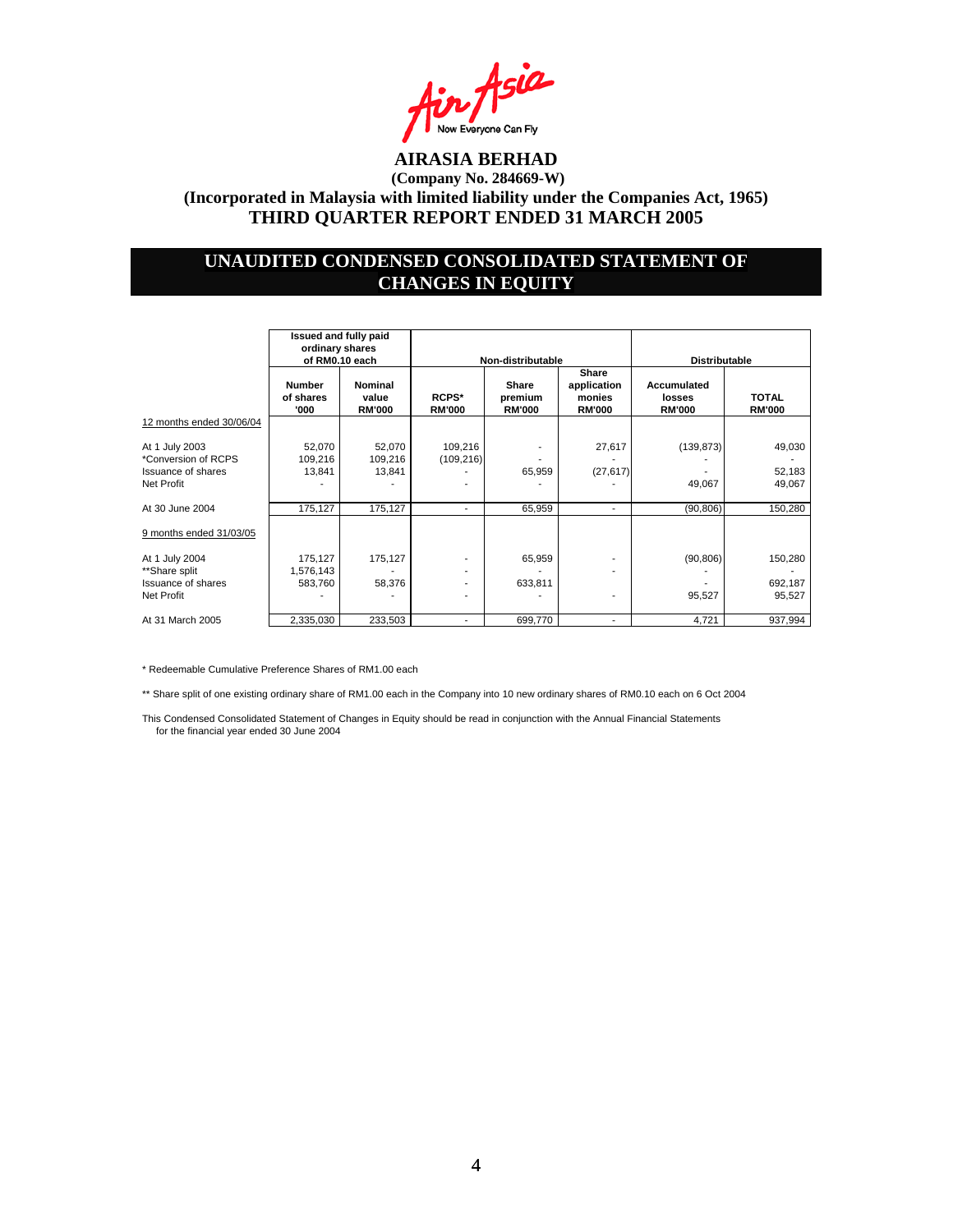

## **KEY OPERATING STATISTICS – 31 MARCH 2005**

| <b>In RM'000</b>                       | <b>Previous</b><br>Quarter<br>31/12/2004 | Current<br>Quarter<br>31/03/2005 |  |
|----------------------------------------|------------------------------------------|----------------------------------|--|
| <b>Operating Statistics - Malaysia</b> |                                          |                                  |  |
| RPK (million)                          | 1,230                                    | 1,187                            |  |
| ASK (million)                          | 1,645                                    | 1,650                            |  |
| Rev per RPK (sen)                      | 14.53                                    | 13.81                            |  |
| Cost per ASK (sen)                     | 8.10                                     | 8.06                             |  |
| Sectors flown                          | 10,362                                   | 10,402                           |  |
| Passenger Load Factor                  | 73%                                      | 72%                              |  |
| Average number of aircraft             | 16.71                                    | 17.07                            |  |
| Number of aricraft at end of period    | 19.00                                    | 20.00                            |  |
| Passengers carried                     | 1,126,393                                | 1,099,596                        |  |
| Average fare (RM)                      | 153                                      | 143                              |  |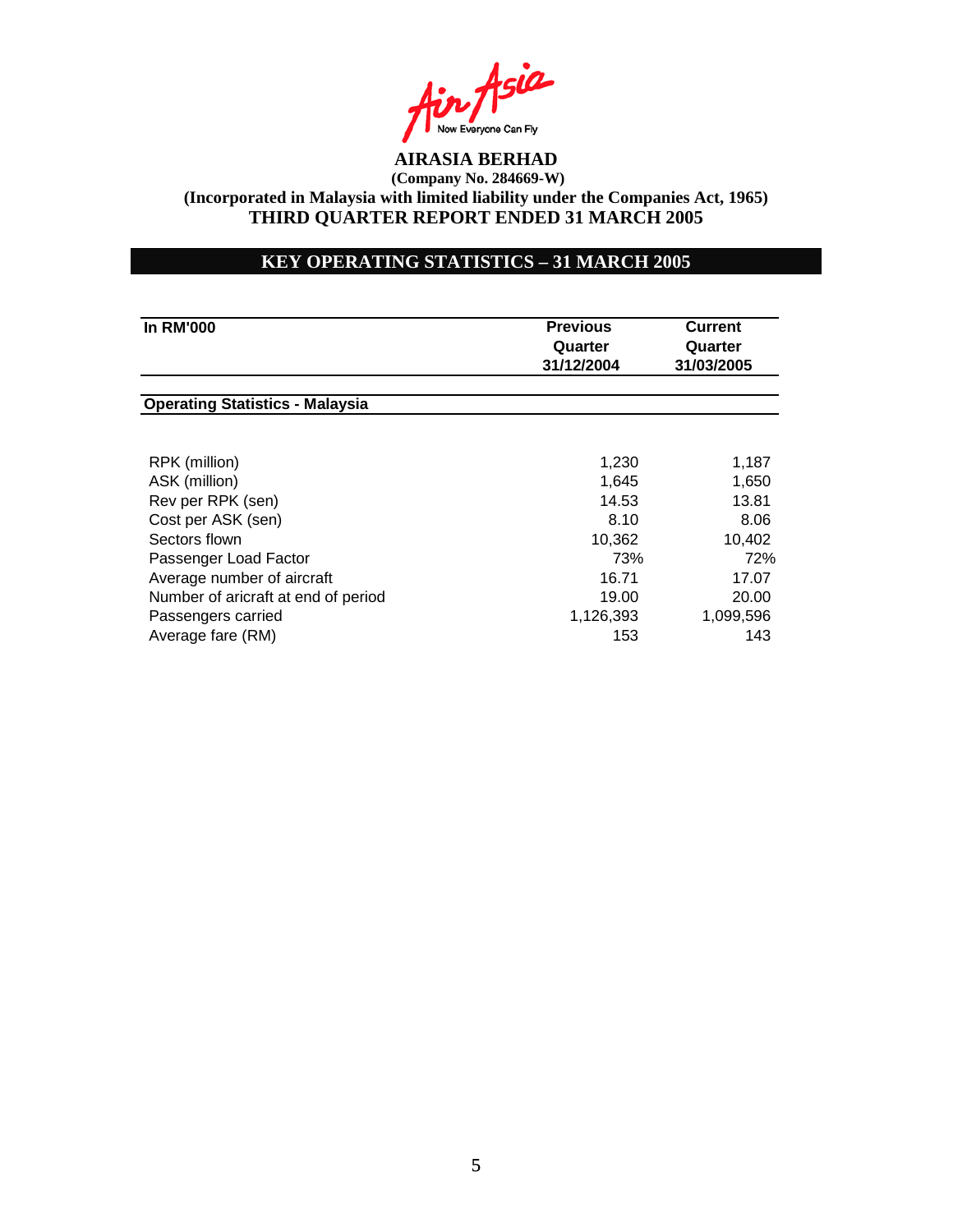

### **UNAUDITED NOTES TO THE ACCOUNTS – 31 MARCH 2005**

1. (*A statement that the same accounting policies and methods of computation are followed in the interim financial statements as compared with the most recent annual financial statements or, if those policies or methods have been changed, a description of the nature and effect of the change*)

The interim financial report has been prepared in accordance with the requirements of Financial Reporting Standards ("FRS") No. 134 – Interim Financial Reporting and Appendix 9B of the Listing Requirements of the Bursa Malaysia Securities Berhad (BMSB). There is no comparative with corresponding quarter in the preceding year as the Group is still within its first year of listing on Bursa Malaysia. The financial statements should be read in conjunction with the Group's most recent audited financial statements for the year ended 30 June 2004.

The accounting policies and methods of computation used in the Group's annual financial statements for the financial year ended 30 June 2004 have been used in the preparation of the interim financial statements.

2. (*Where the audit report of the enterprise's preceding annual financial statements was qualified, disclosure of the qualification and the current status of the matter(s) giving rise to the qualification*)

The audit report of the Group's annual financial statements for the financial year ended 30 June 2004 was not subject to any qualification.

3. (*Explanatory comments about the seasonality or cyclicality of interim operations*)

AirAsia is principally involved in provision of air transportation services and thus, is subject to the seasonal demand for air travel. Historically, the results of our third quarter, coming off after the peak holiday season, is weaker as compared to the immediately preceding quarter. This pattern is in line with forecasts and expectations of the Group.

4. (*The nature and amount of items affecting assets, liabilities, equity, net income, or cash flows that is unusual because of their nature, size, or incidence*)

 There were no unusual items affecting assets, liabilities, equity, net income or cash flows for the quarter or the financial year-to-date.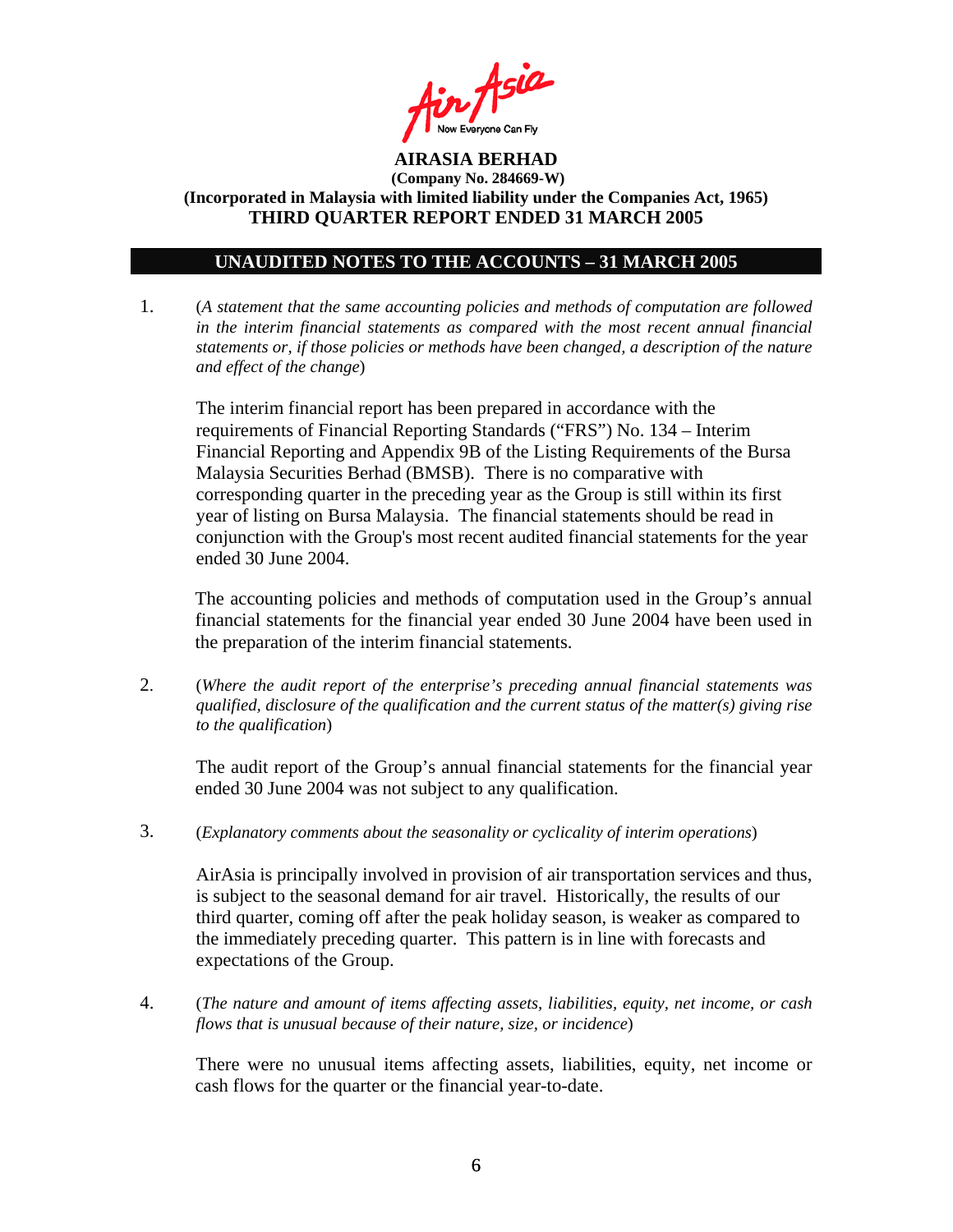

### **UNAUDITED NOTES TO THE ACCOUNTS – 31 MARCH 2005**

5. (*The nature and amount of changes in estimates of amounts reported in prior interim periods of the current financial year or changes in estimates of amounts reported in prior financial years, if those changes have a material effect in the current interim period*)

There have been no changes in the basis of estimates provided in respect of the financial period under review.

6. (*Issuance, cancellations, repurchases, resale and repayments of debt and equity securities*)

The Group's borrowings which comprised secured revolving credit and term loan amounting to RM95.4 million, have been fully repaid on 4 Jan and 31 Jan 2005 respectively. Other than the above, there were no issuance and repayment of debt and equity securities, share buy-backs, share cancellation or shares held as treasury shares and resale of treasury shares in the period under review.

7. (*Dividends paid (aggregate or per share) separately for ordinary shares and other shares*)

There were no dividends paid during the quarter under review.

8. (*Segment revenue and segment result for business segments or geographical segments, whichever is the enterprise's primary basis of segment reporting [disclosure of segment data is required in an enterprise's interim financial report only if MASB 22, Segment Reporting, requires that enterprise to disclose segment data in its annual financial statements]*)

Segmental information is not presented as there are no significant business segments other than the provision of air transportation services. The financial results for the quarter under review include our share of results from our operations in Thailand and Indonesia, via our associated companies Thai AirAsia Co. Ltd. and PT Awair International respectively. However, the financial results from our operations in Thailand and Indonesia are insignificant as compared to the operations of the Group. The Group's operations are conducted predominantly in Malaysia.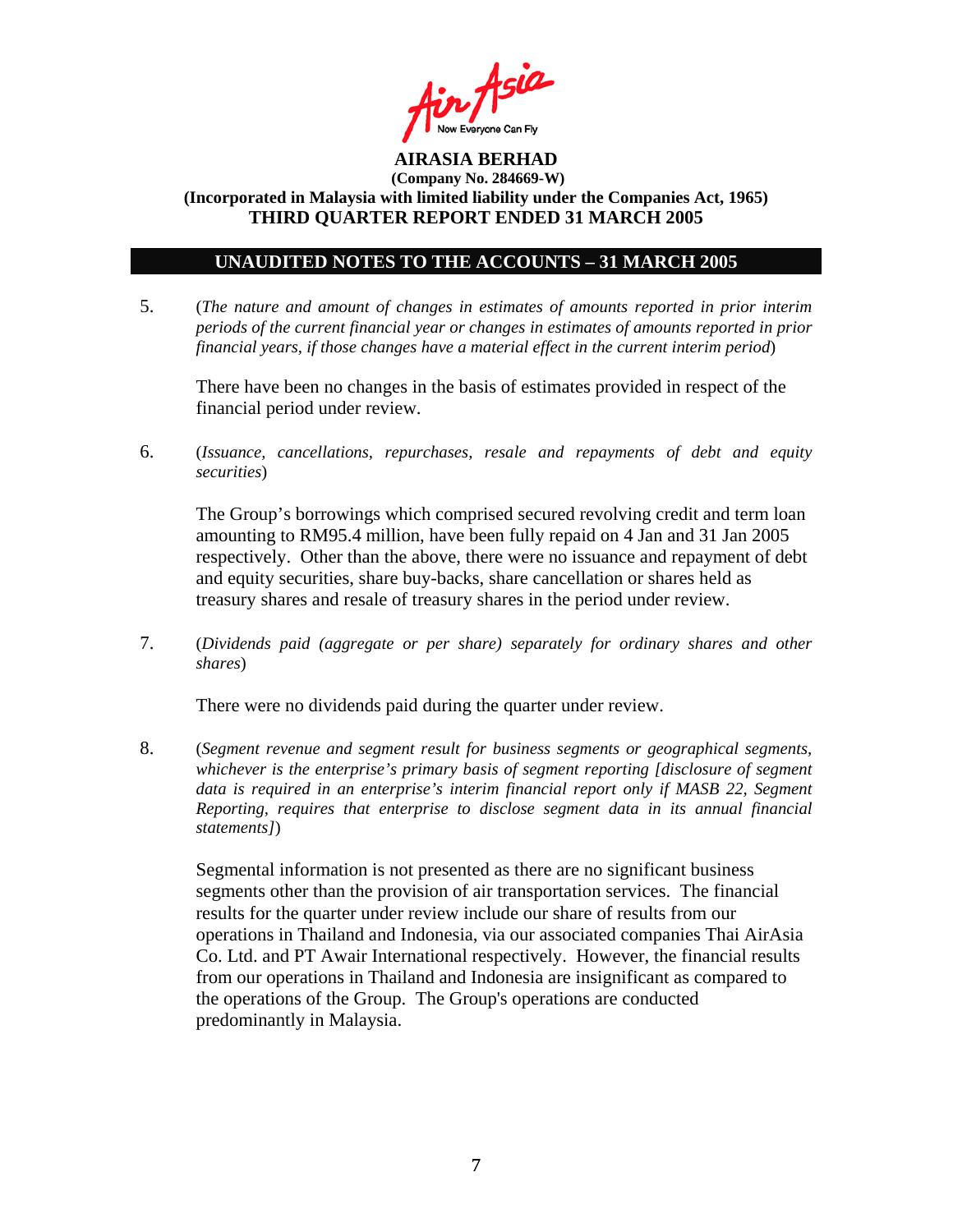

### **UNAUDITED NOTES TO THE ACCOUNTS – 31 MARCH 2005**

9. (*Where valuations of property, plant and equipment have been brought forward, without amendment from the previous annual financial statements, a statement to that effect should be given*)

 There was no revaluation of aircraft, property and equipment for the quarter under review or financial year-to-date.

10. (*Material events subsequent to the end of the interim period that have not been reflected in the financial statements for the interim period*)

There were no material events subsequent to the end of the quarter that have not been reflected in the financial statements for the quarter.

11. (*The effect of changes in the composition of the enterprise during the interim period, including business combinations, acquisition or disposal of subsidiaries and long-term investments, restructuring, and discontinuing operations*)

There were no changes in the composition of the Group, including business combinations, acquisition or disposal of subsidiaries and long term investments, restructuring and discontinuing operations during the quarter.

12. (*Changes in contingent liabilities or contingent assets since the last annual balance sheet date*)

The Company has made an application to the Government for the waiver of withholding tax payable on certain lease payments for aircraft made prior to 30 June 2001. The Directors are of the opinion that the Company's application will receive due consideration from the Government and that a favorable response will be granted.

In the event that the application is not successful however, the potential shortfall of the provision for withholding tax payable as at 30 June 2004 is approximately RM2.3 million, which has not been provided for in the financial year-to-date. This was disclosed in the Company's IPO prospectus dated 20 October 2004.

There have been no changes in contingent liabilities since the last audited balance sheet date as at 30 June 2004.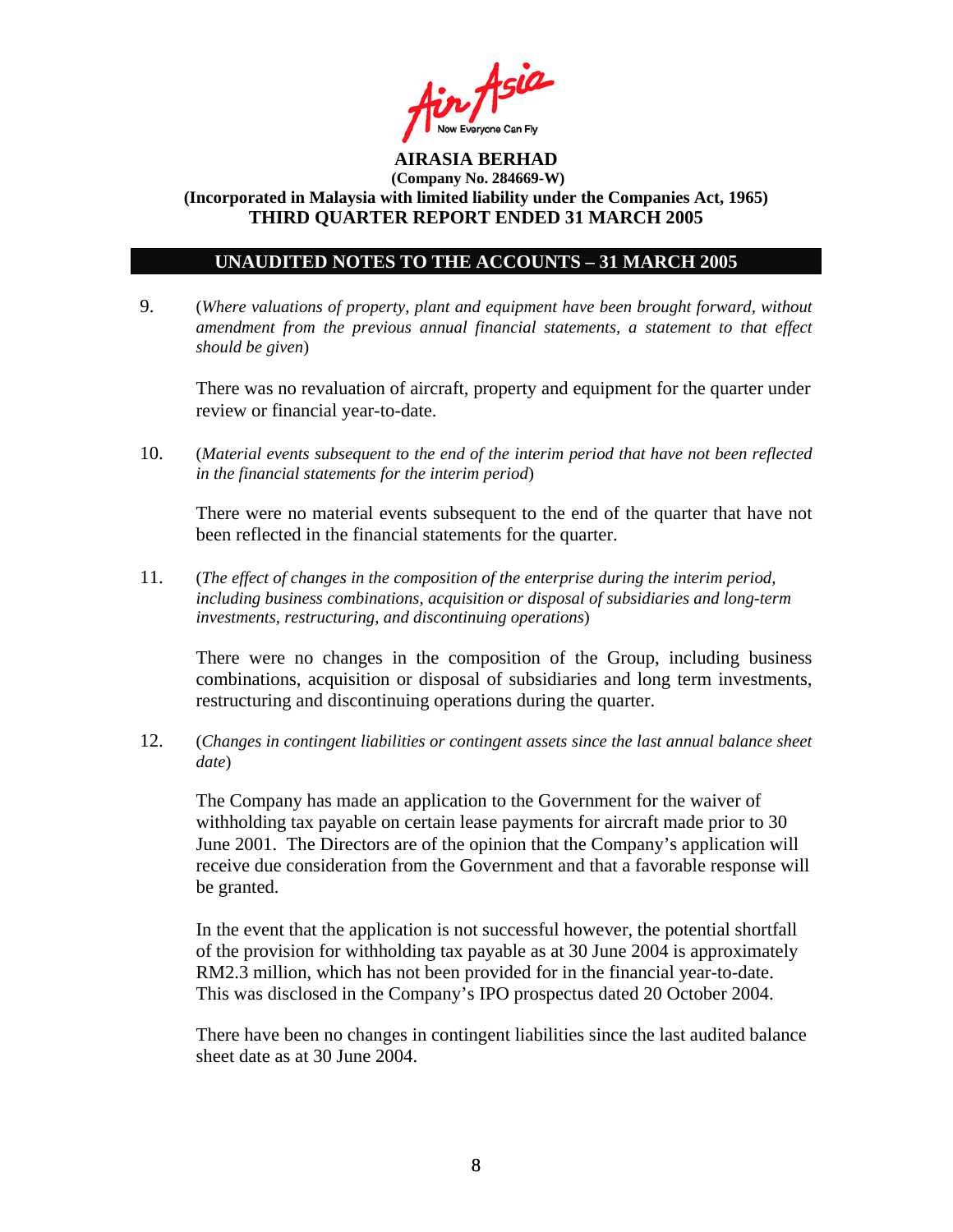

### **UNAUDITED NOTES TO THE ACCOUNTS – 31 MARCH 2005**

13. (*A review of the performance of the company and its principal subsidiaries, setting out material factors affecting the earnings and/or revenue of the company and the group for the current quarter and financial year-to-date*)

The Group recorded revenue of RM163.9 million and a profit before tax of RM42.9 million respectively for the quarter. For the financial year-to-date under review, the Group recorded revenue of RM466.7 million and profit before tax of RM99.3 million respectively.

The results for the quarter under review were affected by fewer than expected number of aircraft in operation, higher fuel costs and the dampening of air travel sentiments following the Tsunami disaster, multiple earth quakes off Sumatra and unrest in southern Thailand. Maintenance and overhaul costs are lower mainly due to fewer aircraft in operation. Effective sales and promotion efforts and lower general & administration expenses offset the increase in fuel costs. All other cost elements were lower than forecasts.

Kindly refer to Key Operating Statistics on page 5.

14. (*An explanatory comment on any material change in the profit before taxation for the quarter reported on as compared with the immediate preceding quarter*)

The Group achieved a profit before tax of RM42.9 million for the quarter under review. This is a decrease of RM2.8 million compared to that of the immediately preceding quarter ended 31 December 2004. The decrease in profit was mainly due to lower revenue of 8.2%, a drop in the number of passengers carried by 2.4%, average passenger load factor by 1% and also a RM10 drop in the average fare compared to the immediate preceding quarter. These reductions were expected as the immediately preceding quarter is historically the Group's strongest quarter. Nonetheless, the results for the current quarter under review are satisfactory in view of the dampening of air travel sentiments stemming from natural catastrophes in the region and unrests in southern Thailand.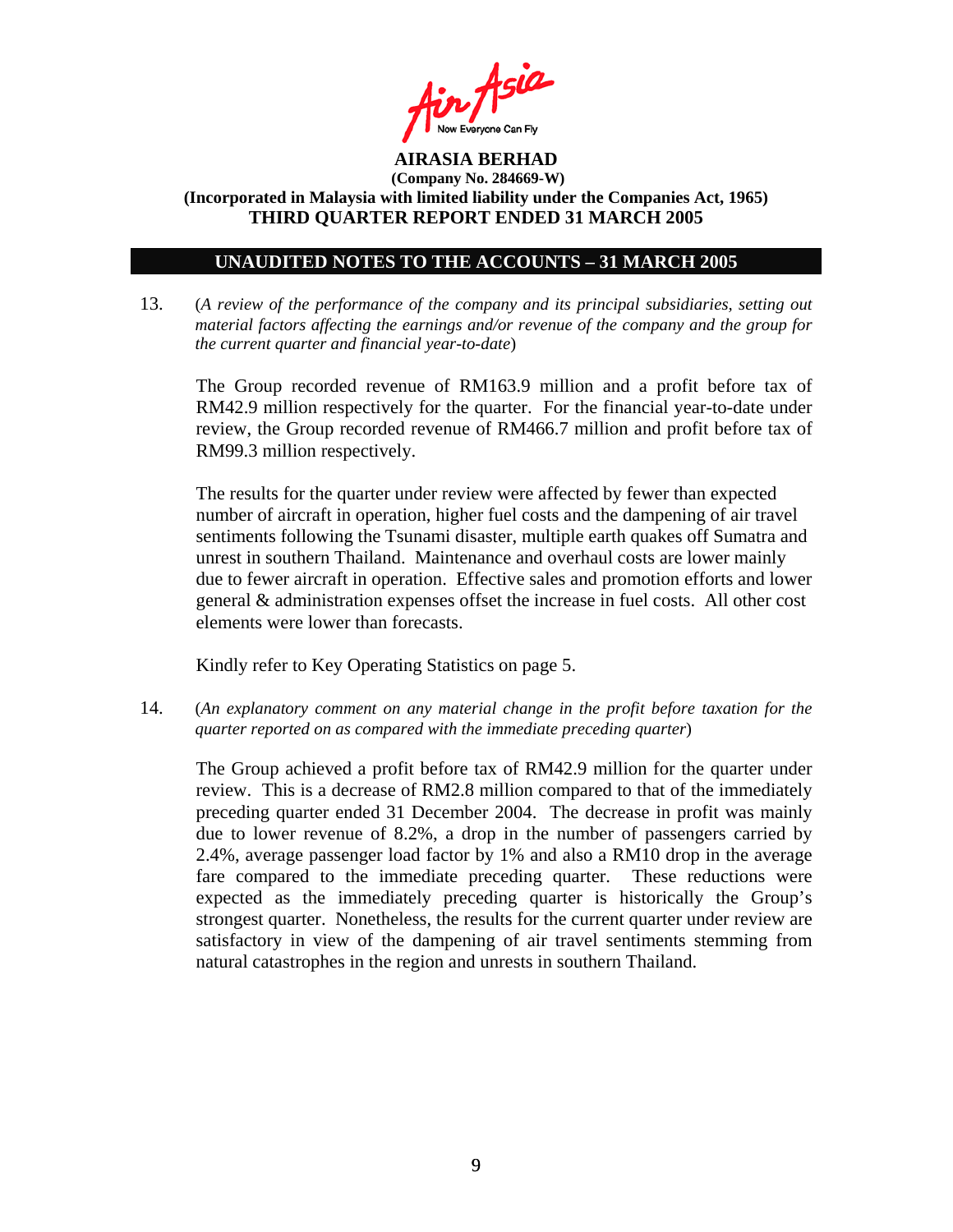

### **UNAUDITED NOTES TO THE ACCOUNTS – 31 MARCH 2005**

15. (*A commentary on the prospects, including the factors that are likely to influence the company's prospects for the remaining period to the end of the financial year or the next financial year if the reporting period is the last quarter*)

The performance of the Group has been impacted by delays in aircraft deployment compared to what was originally forecast due to tightening of the used B737-300 lease market. The Group is unwilling to sacrifice the Group's low cost structure by accepting the higher lease rates quoted.

 The cost of jet fuel remains a real concern in view of the fact that fuel prices have been on a steady upward trend. The Board does not anticipate fuel prices falling significantly and is of the view that they will remain at high levels in the short term.

 Thai AirAsia successfully achieved a turnaround and posted a profit despite undergoing many adversities such as the Tsunami disaster, competitive pressures and unrest in southern Thailand.

 PT Awair is a new entrant in a highly competitive market. Its losses during the quarter under review were made up essentially of start-up costs, which have an impact on its profitability until economies of scale are attained.

In the light of the above factors, the Directors expect the results for the full financial year ended 30 June 2005 to be lower than the IPO forecast included in the group's prospectus dated 20 October 2004. Despite this, the Directors remain positive about the future growth prospects for the Group.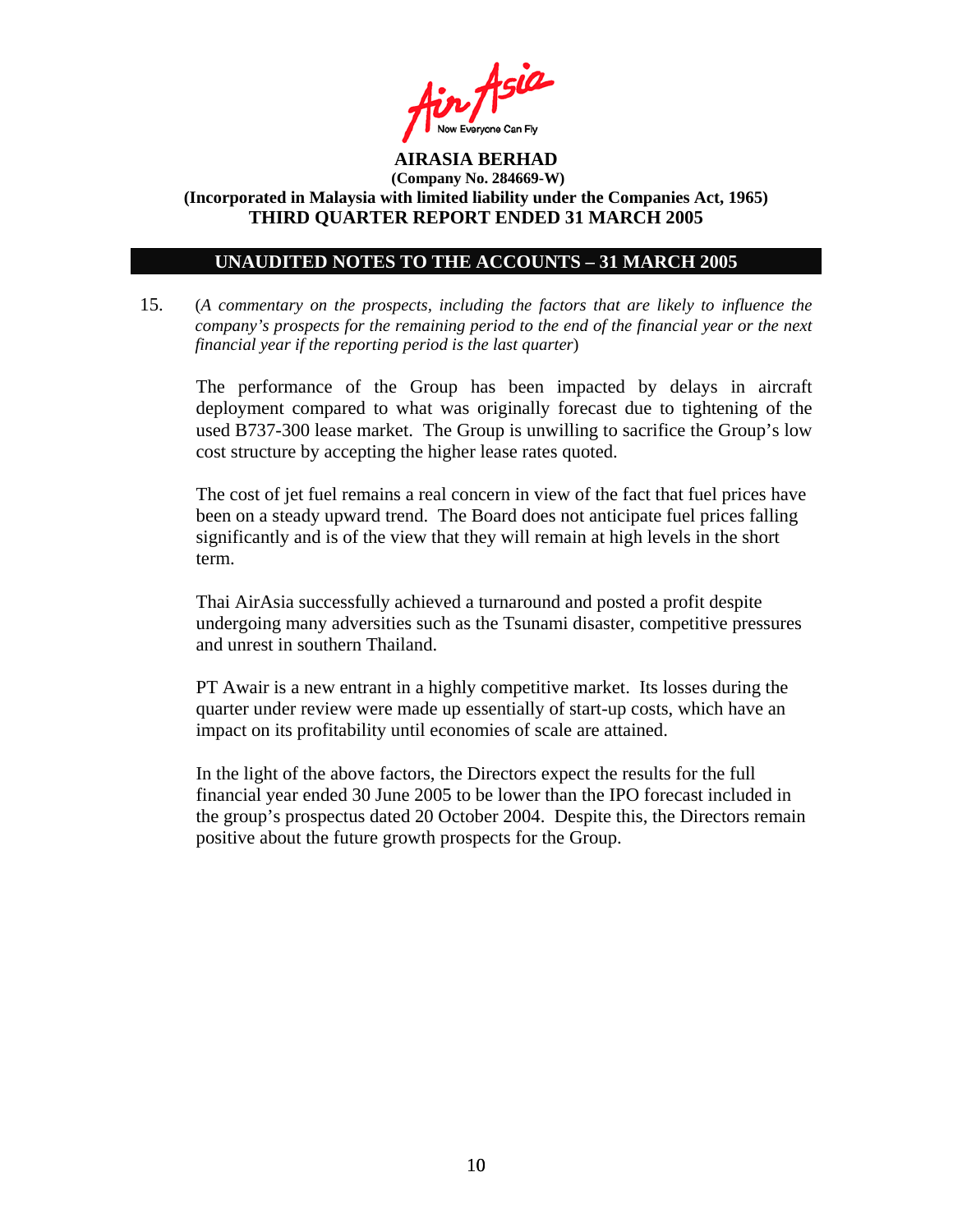

### **UNAUDITED NOTES TO THE ACCOUNTS – 31 MARCH 2005**

16. (*A breakdown of the tax charge and an explanation of the variance between the effective and statutory tax rate for the current quarter and financial year-to-date)*

|              | 31 March 2005<br><b>RM '000</b> | 31 March 2005<br><b>RM '000</b> |
|--------------|---------------------------------|---------------------------------|
| Group        | 336                             | 1,154                           |
| Current tax  | 2,000                           | 3,000                           |
| Deferred tax | 2.336                           | 4 154                           |

The effective tax rate of the Group for the financial year-to-date was lower than the statutory tax rate mainly due to the assumptions made by the Directors that the Company's application to obtain tax exemptions under Section 127(3) of the Income Tax Act 1967 will receive due consideration from the Malaysian Government and that a favorable response will be granted for a period commencing 1 July 2004. This was disclosed in the Company's IPO prospectus dated 20 October 2004.

In the event that the application is not successful however, the potential shortfall in the provision for taxation for the financial year ending 30 June 2005 estimated to be approximately RM10.0 million.

The current taxation charge is in respect of interest income, which is assessed separately.

17. (*The amount of profits/(losses) on any sale of unquoted investments and/or properties respectively for the current quarter and financial year-to-date*)

There was no sale of unquoted investments or properties for the quarter and financial year-to-date.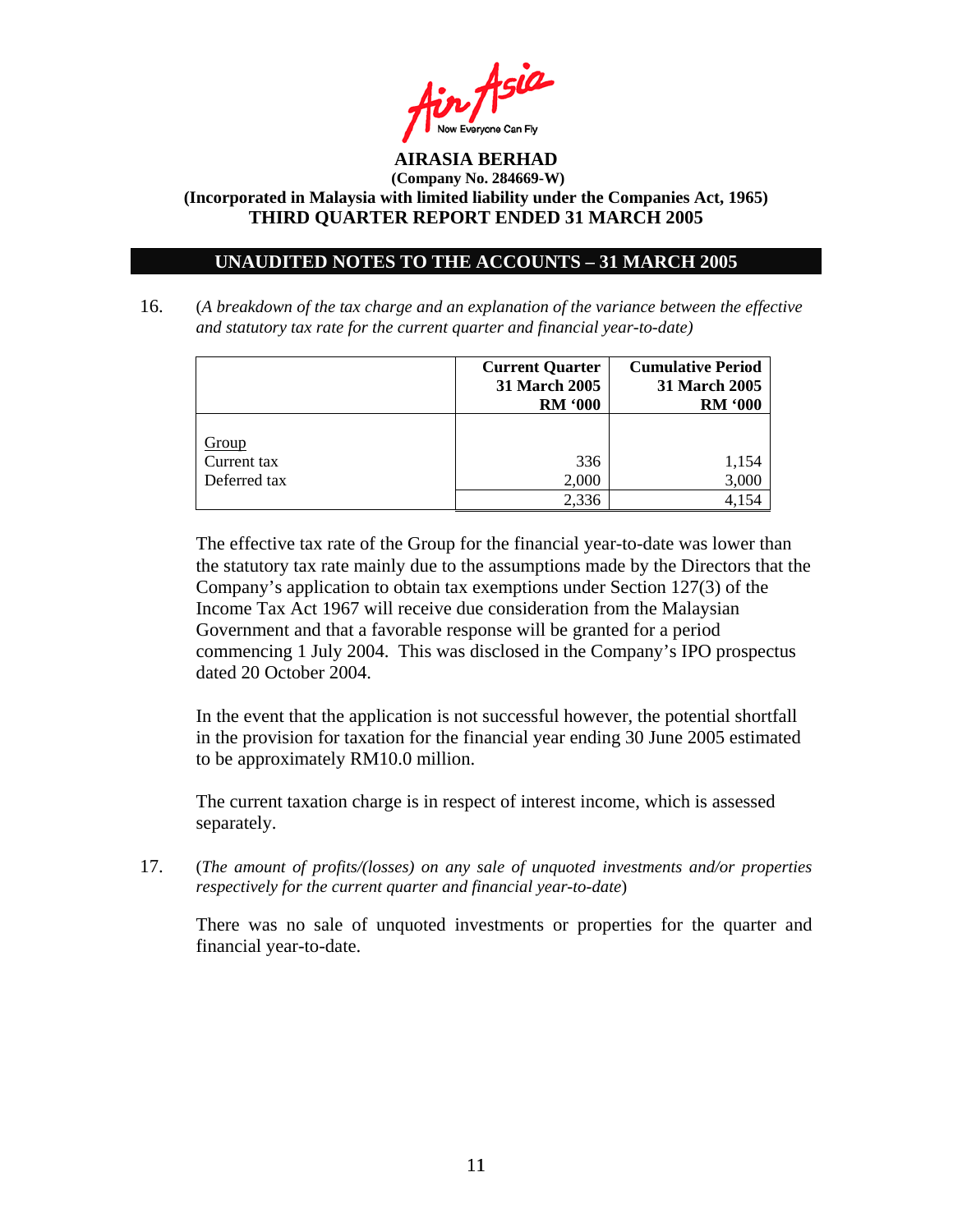

### **UNAUDITED NOTES TO THE ACCOUNTS – 31 MARCH 2005**

- 18. (*The following particulars of any purchase or disposal of quoted securities other than securities in existing subsidiaries and associated companies by all companies except closed-end funds, a company whose activities are regulated by any written law relating to banking, finance companies or insurance and are subject to supervision by Bank Negara Malaysia, Member Companies and such other companies as may be exempted by the Exchange:* 
	- *(a) Total purchase consideration and sale proceeds of quoted securities for the current quarter and financial year-to-date and profit/loss arising therefrom;*
	- *(b) Investments in quoted securities as at the reporting period:-* 
		- *(i) at cost;*
		- *(ii) at carrying value/book value; and*
		- *(iii) at market value*).

There were no purchases or disposals of quoted securities for the quarter and financial year-to-date.

- 19. *(a) The status of corporate proposals announced but not completed at the latest practicable date which shall not be earlier than 7 days from the date of issue of the quarterly report*.
	- *(b) Where applicable, a brief explanation of the status of utilisation of proceeds raised from any corporate proposal*)

There were no corporate proposals announced but not completed as at 20 May 2005 (the latest practicable date which shall not be earlier than 7 days from the date of issue of this quarterly report).

 The Initial Public Offering "IPO" proceeds were received on 23 November 2004. The amount of RM717.4 million was derived from the issuance of 443,655,900 new shares at RM1.25 each to institutional investors and 140,101,900 new shares at retail price of RM1.1625 each to the Malaysian public, eligible Directors and employees of the Company and its subsidiary and persons who have contributed to the success of the Group. As at the date of this report, the following are the details of utilization of IPO proceeds:-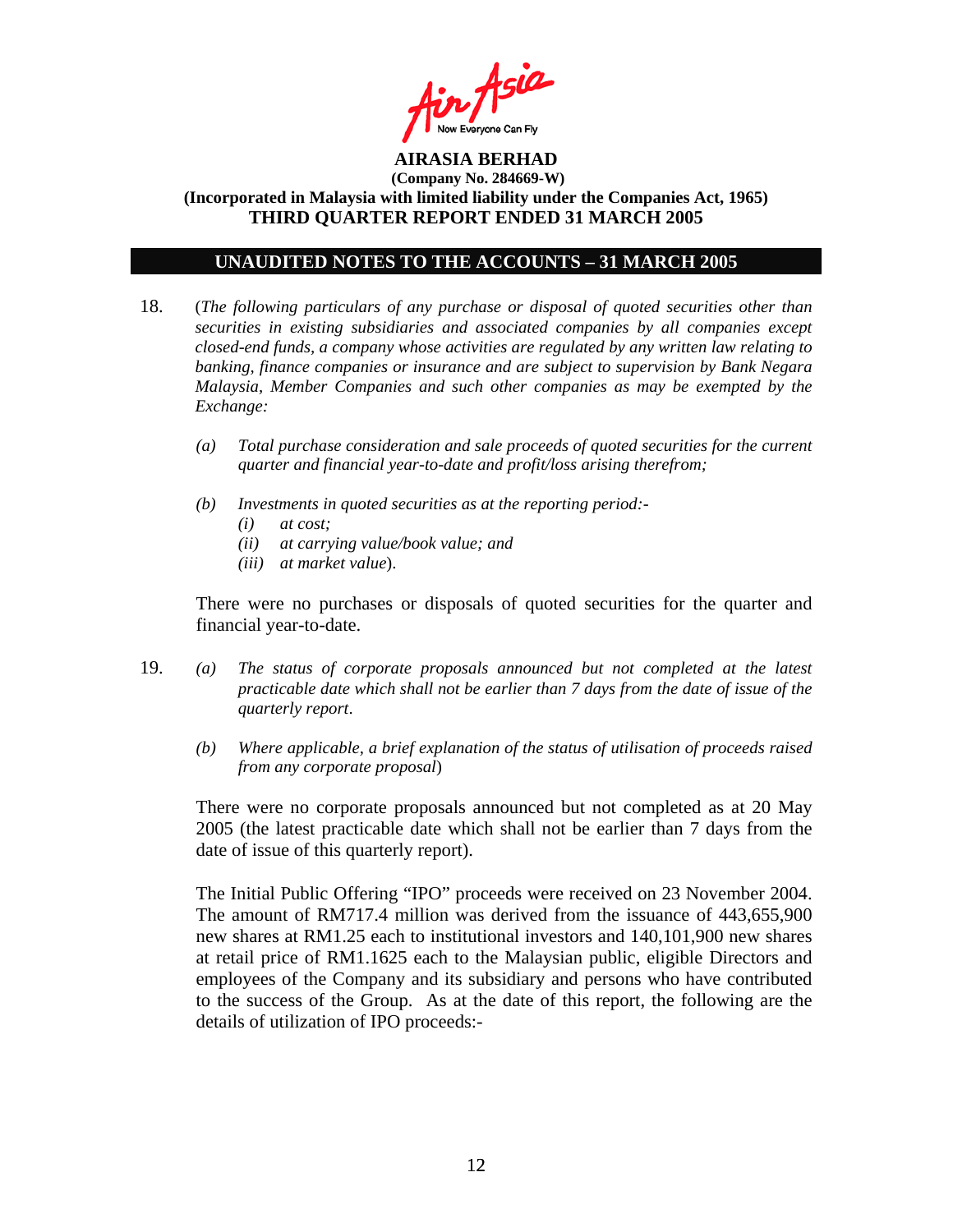

### **UNAUDITED NOTES TO THE ACCOUNTS – 31 MARCH 2005**

|                                   | <b>Amount</b><br><b>Raised</b> | <b>Amount</b><br><b>Utilised</b> | <b>Balance</b> |
|-----------------------------------|--------------------------------|----------------------------------|----------------|
|                                   | <b>RM'000</b>                  | <b>RM'000</b>                    | <b>RM'000</b>  |
| Repayment of bank borrowings      | 94,240                         | 94,240                           |                |
| Capital expenditure               | 100,000                        | 61,263                           | 38,737         |
| <b>Estimated listing expenses</b> | 35,500                         | 25,252                           | 10,248         |
| Working capital                   | 487,699                        | 136,800                          | 350,899        |
|                                   |                                |                                  |                |
|                                   | 717,439                        | 317,555                          | 399,884        |

- 20. (*The group borrowings and debt securities as at the end of the reporting period:-* 
	- *(a) Whether secured or unsecured, and a breakdown between secured and unsecured, if applicable;*
	- *(b) Breakdown between short term and long term borrowings; and*
	- *(b) Whether denominated in foreign currency, and a breakdown of the debt/borrowings in each currency, if applicable*)

The Group has no outstanding borrowings or debt securities as at the end of the financial period under review.

- 21. (*A summary of off balance sheet financial instruments by type and maturity profile at the latest practicable date which shall not be earlier than 7 days from the date of issue of the quarterly report, including the following information:-* 
	- *(a) the face or contract amount (or notional principal amount if there is no face or contract amount); and*
	- *(b) the nature and terms, including at a minimum, a discussion of:* 
		- *(i) the credit and market risk of those instruments;*
		- *(ii) the cash requirement of those instruments; and*
		- *(iii) the related accounting policies*)

The Company has forward contracts with fair value of RM65.0million and RM76million for the purchase of jet fuel which matures on 30 June 2005 and 31 December 2005 respectively. These contracts are to be settled in US Dollars.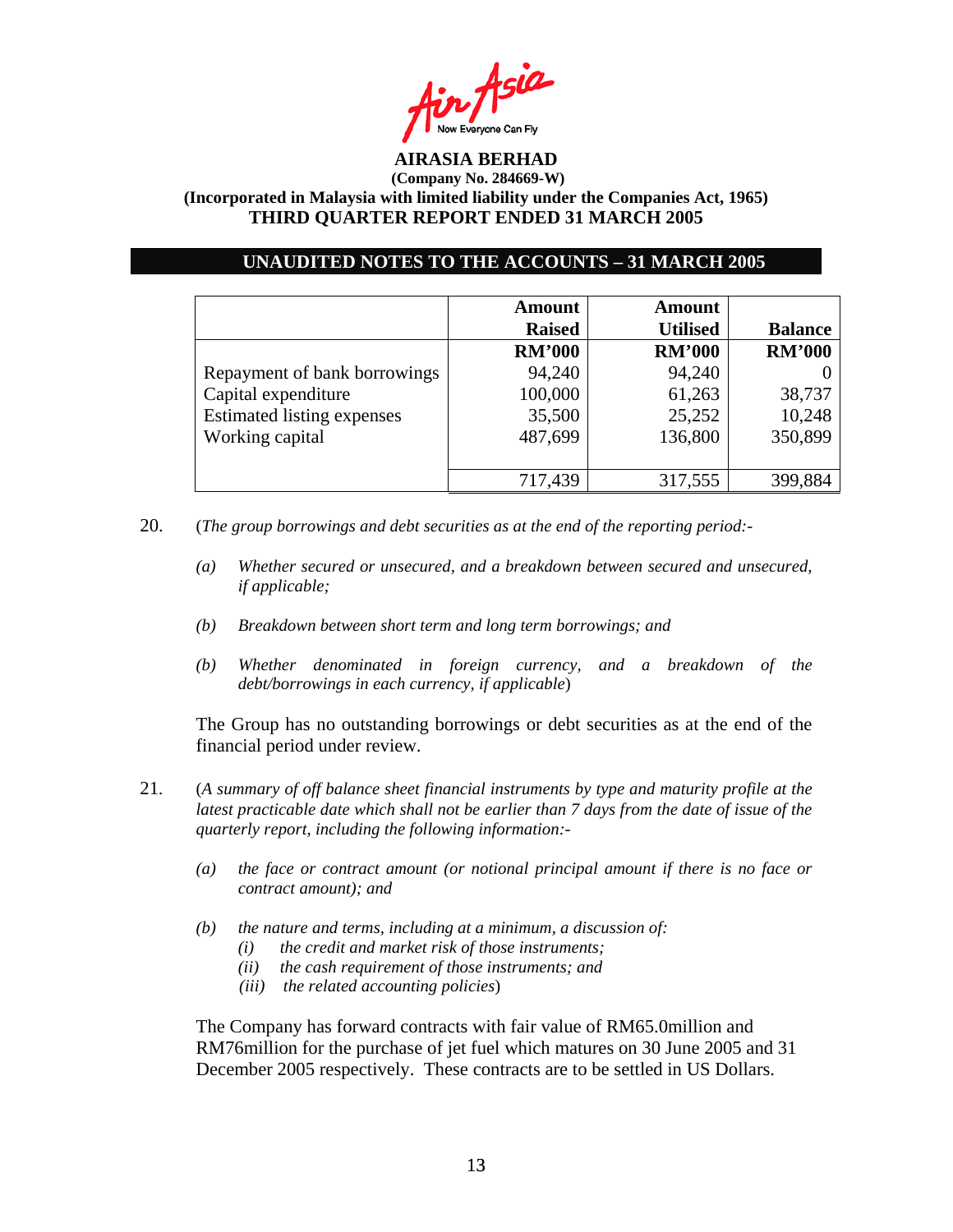

#### **UNAUDITED NOTES TO THE ACCOUNTS – 31 MARCH 2005**

The recognition of the unrealised gain or loss on forward contract (if any) is deferred until the purchase of fuel is transacted.

22. (*Changes in material litigation (including status of any pending material litigation) since the last annual balance sheet date which shall be made up to a date not earlier than 7 days from the date of issue of the quarterly report*)

There was no pending material litigation as at 20 May 2005 (a date not earlier than 7 days from the date of issue of this quarterly report) since the last annual balance sheet date.

- 23. *(Dividend: To be completed if a decision regarding dividend has been made. (State whether dividend amount is before tax, net of tax or tax exempt and if before tax or net of tax, state the tax rate):*
	- *(a) (i) an interim/final ordinary dividend has/has not been declared/recommended;* 
		- *(ii) the amount per share … sen;*
		- *(iii) the previous corresponding period … sen;*
		- *(iv) the date payable …; and*
		- *(v) in respect of deposited securities, entitlement to dividends will be determined on the basis of the record of depositors as at … dd/mm/yyyy; and*
	- *(b) the total dividend for the current financial year … sen*

The Board of Directors is not recommending any interim dividend for the quarter and financial year-to-date.

- 24. (*To disclose the following in respect of earnings per share:-* 
	- *(a) the amount used as the numerator in calculating basic and diluted earnings per share and a reconciliation of those amounts to the net profit or loss for the reporting period; and*
	- *(b) the weighted average number of ordinary shares used as the denominator in calculating basic and diluted earnings per share, and a reconciliation of these denominators to each other*)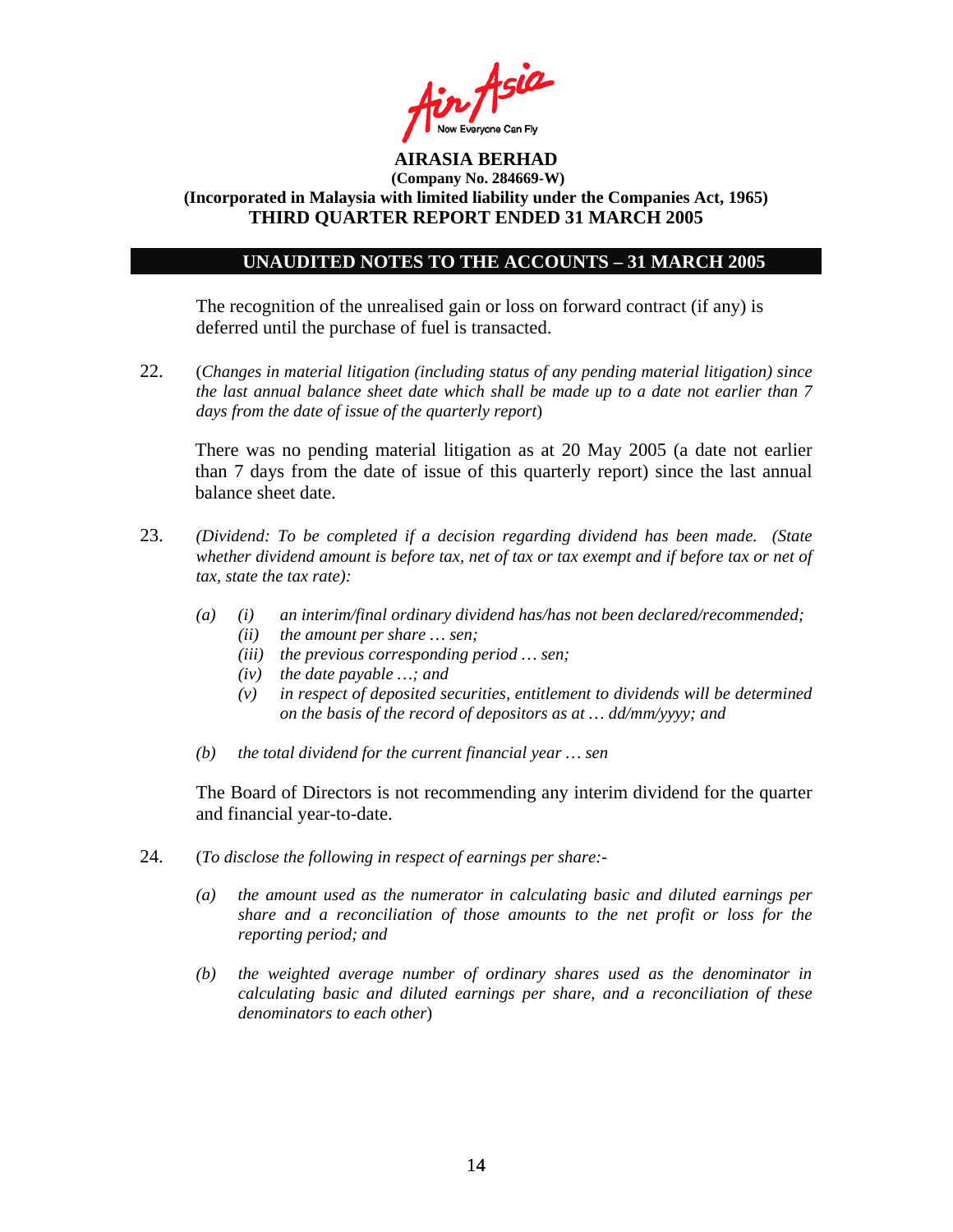

#### **UNAUDITED NOTES TO THE ACCOUNTS – 31 MARCH 2005**

#### **Basic earnings per share**

 Basic earnings per share of the Group are calculated by dividing the net profit for the period by the weighted average number of ordinary shares in issue during the period.

|                                                                | <b>Current Quarter</b><br>31 March 2005 | <b>Cumulative period</b><br><b>31 March 2005</b> |
|----------------------------------------------------------------|-----------------------------------------|--------------------------------------------------|
| Net profit for the financial period (RM'000)                   | 40,688                                  | 95,527                                           |
| Weighted average number of ordinary<br>shares in issue $(000)$ | 2,335,028                               | 1,470,258                                        |
| Basic earnings per share (sen)                                 | 1.74                                    | 6.50                                             |

#### **Diluted earnings per share**

For the diluted earnings per share calculation, the weighted average number of ordinary shares in issue is adjusted to assume conversion of all dilutive potential ordinary shares. The Group's dilutive potential ordinary shares are in respect of options over shares granted to employees.

In respect of options over shares granted to employees, a calculation is done to determine the number of ordinary shares that could have been acquired at fair value (determined as the average share price of the Company's shares) based on the monetary value of the subscription rights attached to outstanding options over shares. The number of ordinary shares calculated is compared with the number of shares that would have been issued assuming the exercise of the options over shares. The difference is added to the denominator as an issue of ordinary shares for no consideration. This calculation serves to determine the "bonus" element in the ordinary shares outstanding for the purpose of computing the dilution. No adjustment is made to net profit for the period for the options over shares calculation.